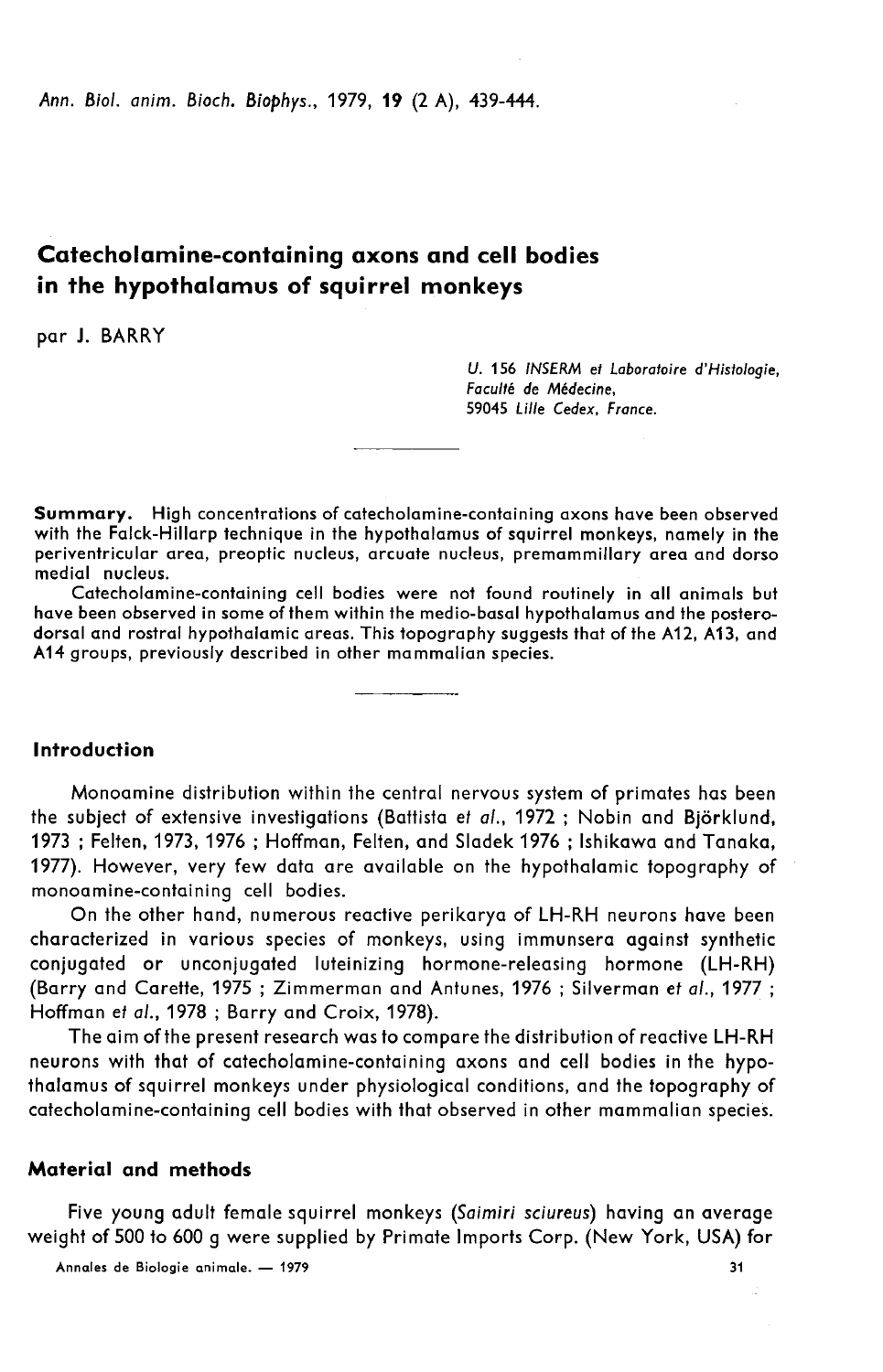this study. They were killed at 2 p. m. and the brains quickly removed. The thin dissected specimens were frozen in propane, prechilled in liquid nitrogen and examined histochemically, using the technique of Fack et al. (1972). The blocks were freezedried for 2 weeks in a Pearse Speedivac Tissue Dryer and treated for 1 to 3 hrs. at 80 °C with Merck formaldehyde (relative humidity 80 p. 100). After embedding in paraffin in vacuo, 10 to 20  $\mu$ m thick specimens were cut in the sagittal plane; the sections were then mounted on slides with Merck entellan and studied under a Zeissfluorescence microscope fitted for reflection.

## **Results**

Catecholamine-containing axons were observed in great number in the periventricular area (thick varicosities), the preoptic periventricular area, the arcuate nucleus (fine, medium and thick varicosities, fig.1), the medial preoptic nucleus (fig. 2), the premammillary area and the dorso-medial nucleus. Varicosity density was higher In the caudal two-thirds of the arcuate nucleus, where the varicosities frequently displayed a pericellular arrangement (figs. 1, 3). In the median eminence there was a weak fluorescence at the level of the external contact zone (with a slight increase from the rostral to the caudal part) and around the deep vessels. Some brightly fluorescent varicosities could be seen at some distance from these vessels.

Catecholamine-containing cell bodies were not found routinely but, in 2 animals their number was sufficient to determine their topography. The majority of these cells (figs 3-6) were scattered within the medio basal hypothalamus, from the retrochiasmatic area (fig. 4) to the post-infundibular eminence. Thick varicosities sometimes terminated close to some of these cell bodies (figs. 5, 6). In our material some catecholaminecontaining cell bodies were also observed in the postero-dorsal area and in the rostral periventricular area. All these cell bodies showed a weak to medium fluorescence of the dopaminergic type ; they were scattered throughout a wide area and could be classified into three main groups (fig. 7).

- FIG. 1. Catecholamine-containing axons of the medio-basal hypothalamus. Note the thick varicosities (single arrows) and the medium sized varicosities (double arrows) around non-reactive neuronal cell bodies. C : blood capillary. Bar : 10  $\mu$ m ( $\times$  600).
- FIG. 2. Catecholamine-containing axons of the medial preoptic area. Note the branching axon (a) whose left division (small arrows) give rise to pericellular endings. Bar: 10  $\mu$ m ( $\times$  600).
- FIG. 3. Catecholamine-containing cell body of the medio-basal hypothalamic group. Note the thick varicose endings around non-reactive neuronal cell bodies (arrows). Bar: 10  $\mu$ m ( $\times$  600).
- FIG. 4. Catecholamine-containing cell body of the retro-chiasmatic area. Note the non-reactive nucleus (n) with superimposed fluorescent cytoplasm. Bar: 10  $\mu$ m ( $\times$ 1 500).
- FIG. 5-6. Catecholamine-containing cell bodies of the infundibular nucleus with thick fluorescent varicoeistsi (arrows) suggesting axo-somatic synapses. Bar: 10  $\mu$ m ( $\times$  1 500).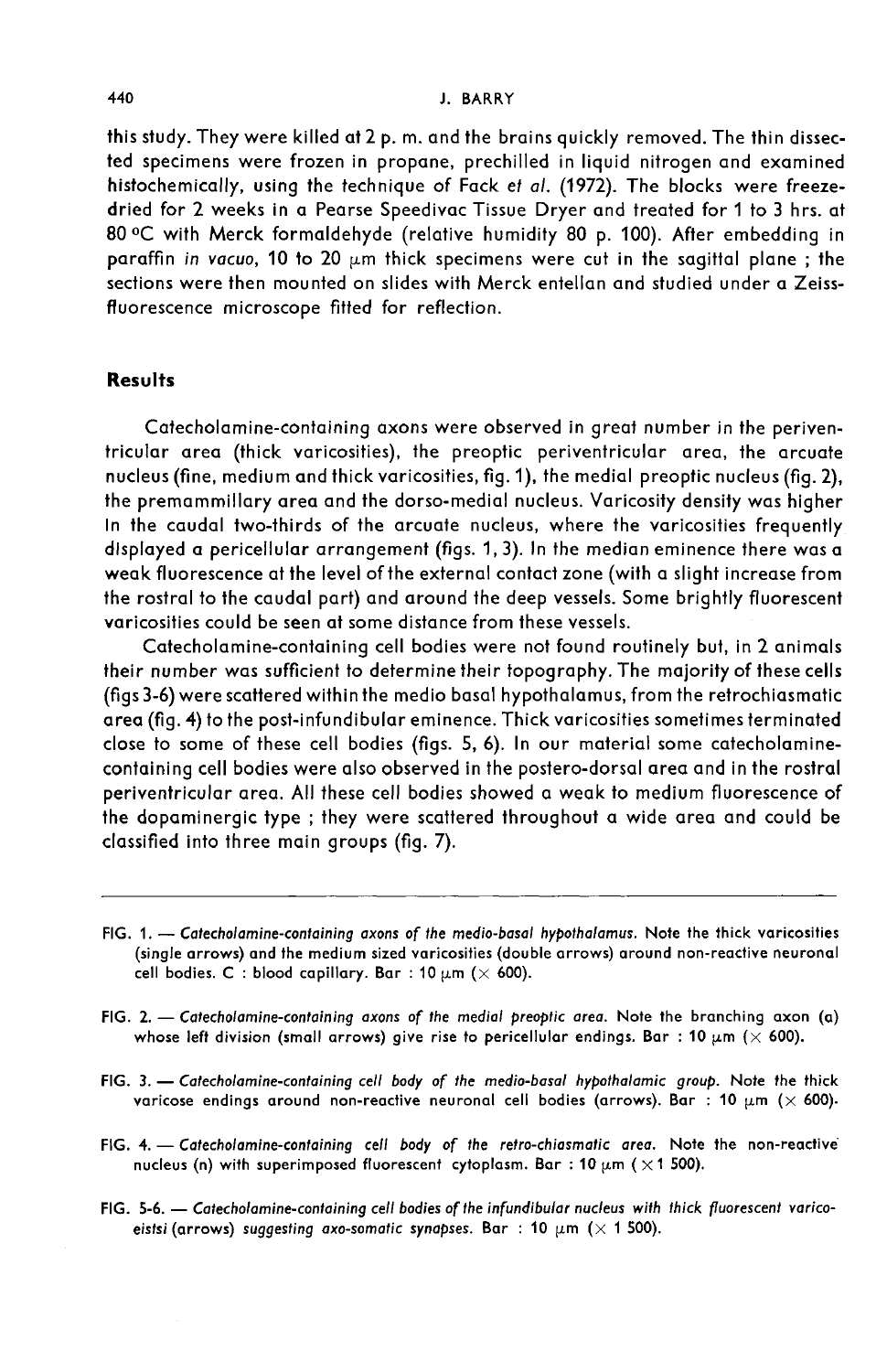





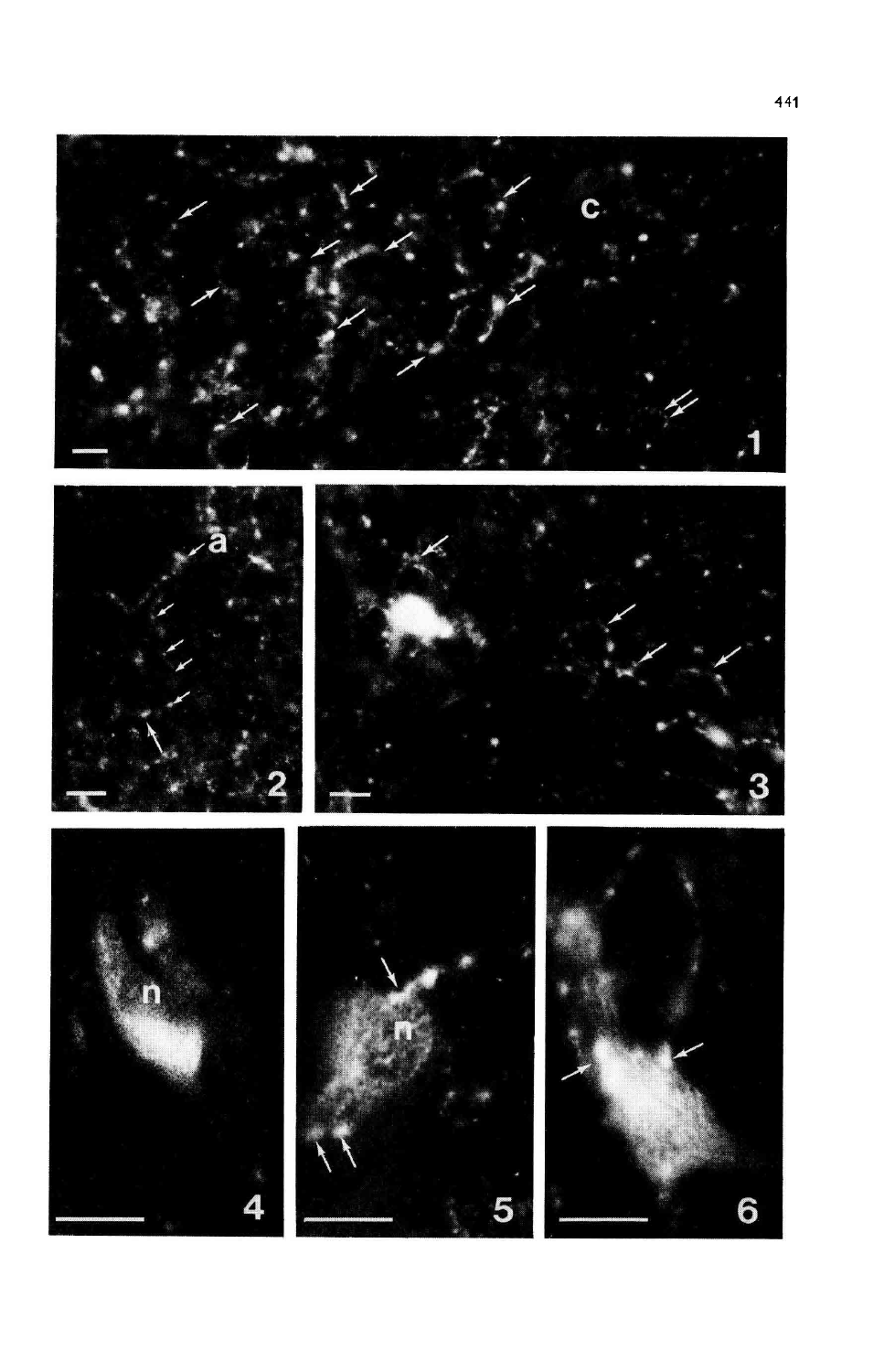

FIG. 7. - Topography of catecholamine-containing cell bodies (black circles) and LRH-producing neurons (white triangles) in the hypothalamus of a normal (untreated) squirrel monkey, projected on midsagittal blane. M : mammillary body ; N : neural lobe ; O : optic chiasm ; R : rostral commissure. 1 : medio-basal hypothalamic group ; 2 : postero-dorsal group ; 3 : rostral group. Bar : 1 mm. Areas containing high number of fluorescent catecholaminergic endings are circumscribed by the dotted line. Yellow fluorescent cell bodies (white circles).

## **Discussion**

The presence of high densities of catecholamine-containing axons throughout the dispersion area of LH-RH reactive perikarya suggest that most of them are at least partly under catecholaminergic control (fig. 7).

In spite of the fact that catecholamine-containing cell bodies are not found routinely in adult monkeys (Felten 1973, 1976 ; Hoffman et al., 1976 ; lshikawa and Tanaka, 1977), our observations suggest that they are not localized only within the mediobasal hypothalamus but may also be observed in other hypothalamic areas ; this was recently demonstrated by Jacobowitz and McLeod in the pygmy primate, Cebuella pygmaea, where they form three main groups similar to the A12 (infundibular), A13 (incerto-hypothalamic) and A14 (anterior hypothalamic) groups, successively described in rats by Fuxe (1964, 1965), Nobin et al. (1975), Fuxe et al. (1976), Hökfelt et al. (1976) and Sladek and McNeil (1977). Taken together these results suggest that hypothalamic catecholamine-containing cell bodies of primates have the same wide dispersion and topographic organization as previously described in rats and confirmed in other mammalian species, particularly mice (Barry, 1969, 1970), guinea pigs (Barry, 1970 ; Leonardelli, 1971), hamsters (Hermand, Leonardelli and Tramu, 1975), rabbits (Bensch et a/., 1975) and cats (Cheung and Sladek, 1975).

The presence of indoleaminergic cell bodies in the hypothalamus of squirrel monkeys as well as in that of rats (Descarries and Beaudet, 1977 ; Chan-Palay, 1977)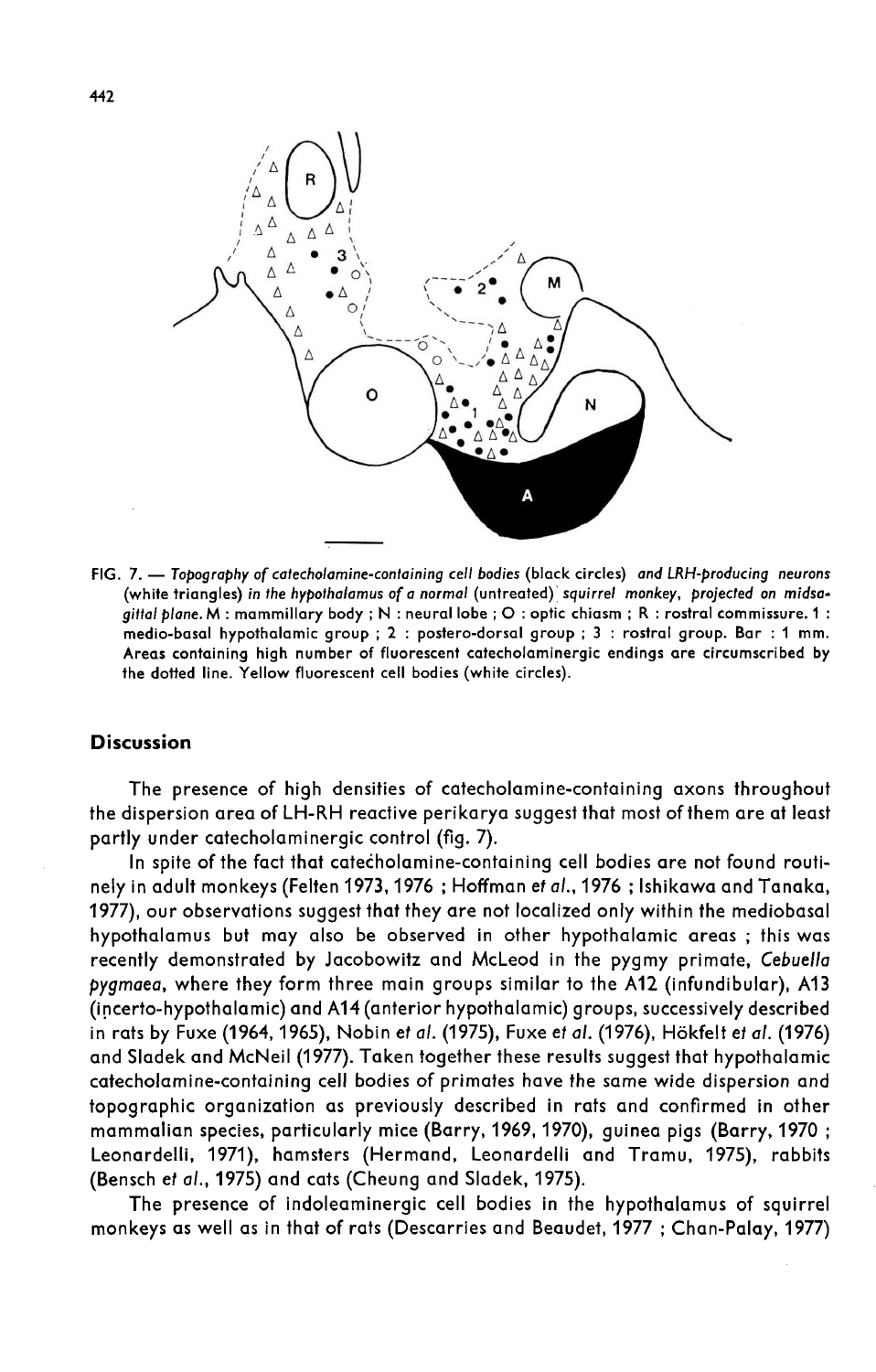is still an unsolved question. In one of our animals a few indoleaminergic-like cell bodies were observed in the rostral hypothalamus and the retrochiasmatic area (fig. 7), but this must be confirmed by pharmacological experiments.

> Reçu en septembre 1978. Accepté en octobre 1978.

Acknowledgements.  $-$  This work was financed by the DGRST (contrat nº 76-7-1536) and the UER III of the Faculty of Medicine.

Résumé. Des concentrations importantes d'axones catécholaminergiques de diamètres variables ont été observées avec la technique de Falck et Hillarp dans l'hypothalamus du singe écureuil, notamment la région périventriculaire, le noyau pré-optique, le noyau arqué, l'aire prémammillaire et le noyau hypothalamique dorsomédial.

Les péricaryons de neurones catécholaminergiques ne sont pas visibles chez tous les animaux mais ont pu être observés dans l'hypothalamus médio-basal et les régions rostrale et postéro-dorsale, leur topographie rappelant celle des groupes A12, A13 et A14, décrits chez d'autres Mammifères.

## References

- BARRY J., 1969. Recherches sur le r6le des monoamines infundibulaires dans le contr6le de la sécrétion gonadotrope préhypophysaire chez le cobaye et la souris, 245-252. In BARG-MANN W., Aspects of neuroendocrinology, Springer Verlag, Berlin.
- BARRY J., 1970. Etude en fluorescence U. V. des monoamines des axes hypothalamopréhypophysaires chez divers rongeurs, 60-72. In BENOIT J., KORDON Cl., Neuroendocrinologie, Ed. C.N.R.S. Paris.
- BARRY J., CARETTE B., 1975. Immunofluorescence study of LRF neurons in primates Cell Tiss. Res., 164, 163-178.
- BARRY J., CROIX D. 1978. Immunofluorescence study of the hypothalamus-infundibular LRH tract and serum gonadotropin levels in the female squirrel monkey during the estrous cycle. Cell Tiss. Res., 192, 215-226.
- BATTISTA A., FUXE K., GOLDSTEIN M., OGAWA M., 1972. Mapping of central monoamines neurons in the monkey. Experientia, 26, 688-690.
- BENSCH J., LESCURE H., ROBERT J., FAURE J. M. A., 1975. Catecholamine histofluorescence in the median eminence of female rabbits activated by mating. J. Neural. Trans., 36, 1-16.
- CHAN-PALAY V., 1977. lndoleamine neurons and their processes in the normal rat brain and in chronic diet-induced thiamine deficiency demonstrated by uptake of <sup>3</sup>H serotonin. *J. comp.* Neurol., 176, 467-494.
- CHEUNG Y., SLADEK Y. R. Jr., 1975. catecholamine distribution in feline hypothalamus. J. comp. Neural., 164, 339-360.
- DESCARRIES L., BEAUDET A., 1977. Current data on the serotonic innervation of adult rat hypothalamus. In VINCENT J. D., KORDON Cl., Cell biology of hypothalamic neurosecretory processes, Ed. C.N.R.S. Paris (in press)
- FALCK B., HILLARP N. A., THIEME G., TORP A., 1962. Fluorescence of catecholamine and related compounds condensed with formaldehyde. J. Histochem. Cytochem., 10, 348-354.
- FETLEN D. L., 1973. The localization of catecholamine-containing and indoleamine containing cell bodies and terminals in the central nervous system of the squirrel monkey (Saimiri sciureus). M. Thesis.<br>Univ. of Pennsylvania.
- FELTEN D. L., 1976. Catecholamine neurons in the squirrel monkey hypothalamus. J. Neural. Trans., 39, 269-280.